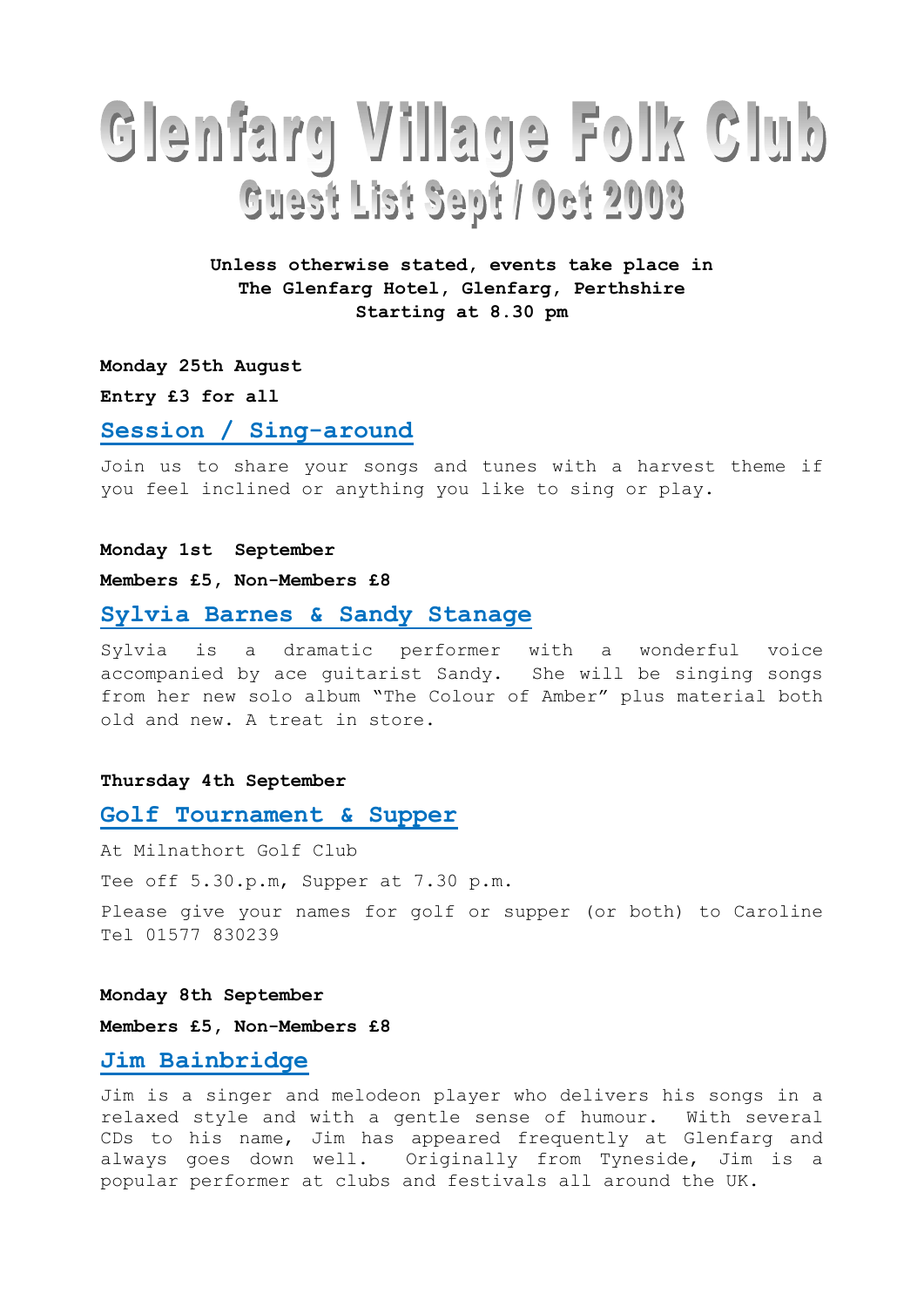#### Monday 15th September

Members £7, Non-Members £10

# Allan Taylor

Allan is considered to be the consummate performer. His songs are faultlessly constructed and beautifully sung with an instantly recognisable voice and distinctive guitar style. Allan is always welcome at Glenfarg and a big crowd is expected tonight. This is bound to be a very busy night. For advance ticket sales contact Hugh Hoffman on 01337 831403.

## Monday 22nd September

Members £5, Non-Members £8

## The Queensberry Rules

A highly talented young trio steeped in the tradition of the Stoke-on-Trent area. Fine instrumentalists all, but it's the quality of their vocals and harmonies which stand out. Their new album "Landlocked" has recently been released to great acclaim on the "Fellside" label. This is a welcome return to Glenfarg.

## Monday 29th September

### Entry £3 for all

## The Sandy Watt Quaich

This is our annual open singing competition. Sandy Watt enjoyed singing and it didn't matter whether it was a traditional song, a bothy ballad or a song from the music halls. Come along and compete for this lovely trophy which you get to hold for one year. The winner also receives one weekend ticket for next year's Folk Feast to be held on 17th, 18th and 19th April 2009.

#### Monday 6th October

Members £6, Non-Members £9

# Eddie Walker & Fraser Speirs

Individually well respected, when Eddie and Fraser perform as a duo their music reaches an altogether higher level. Eddie is a gifted guitarist, singer and songwriter; while Fraser plays harmonica both solo and with many other fine musicians. A grand evening of blues, ragtime, hillbilly  $-$  and much more  $-$  is guaranteed.